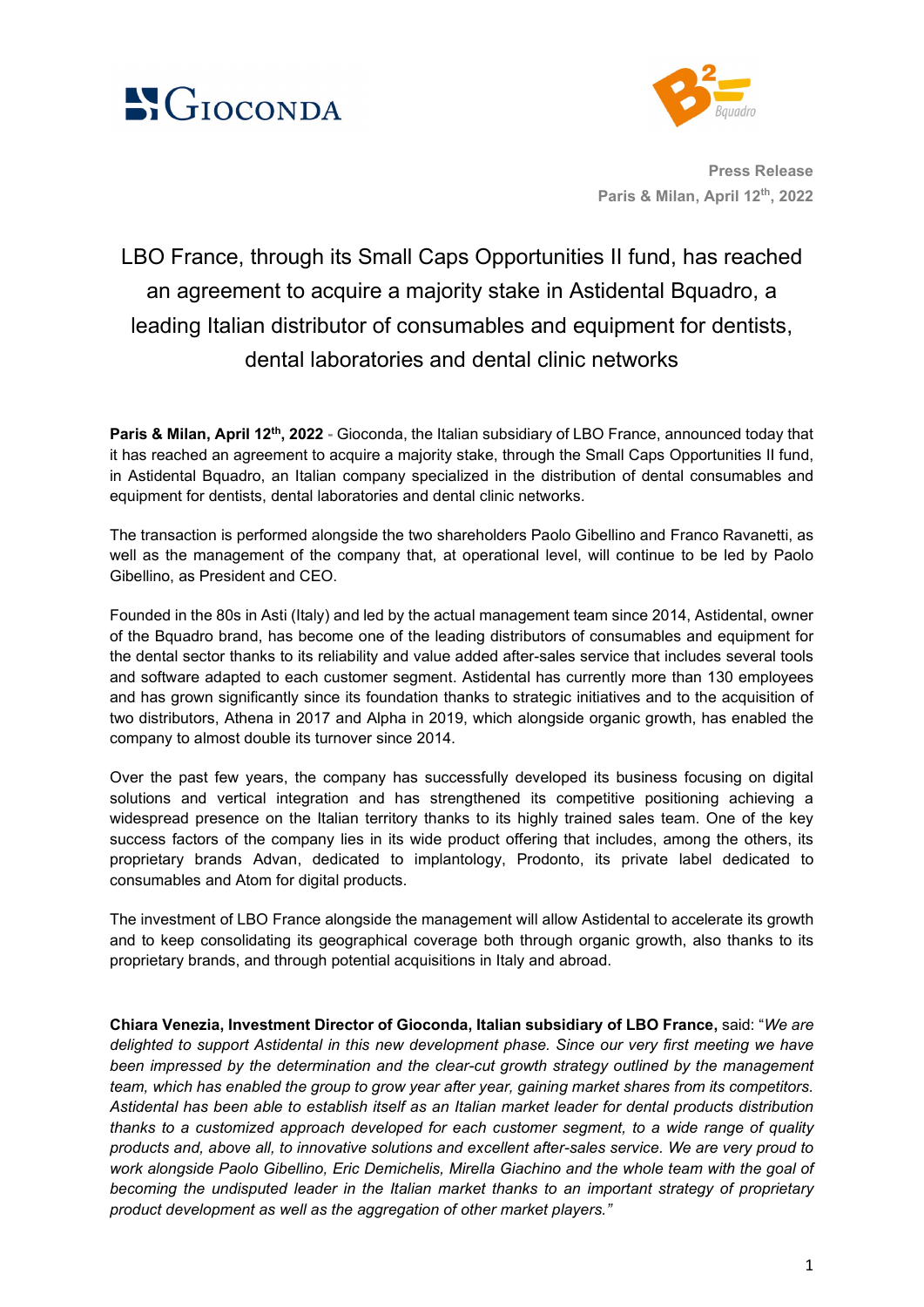



 $\overline{a}$ **Arthur Bernardin, Partner of LBO France/Gioconda,** said: "*Astidental perfectly fits with SCO II's investment strategy: investing in beautiful Italian and French companies that are leading players on a growing market, with a highly talented management team which is investing in the project alongside us, in order to support them in their ambitious growth plan. This investment is the fourth of the SCO II fund, which has already been invested at 50% in 18 months, showing the strong deployment capacity of our French-Italian team.*"

**Paolo Gibellino, President and CEO of Astidental** added: "*The entry of LBO France in our capital through the SCO II fund is a great opportunity for the Astidental group. We will be supported in our growth plan by a partner with significant financial resources to make acquisitions, excellent skills in the field of distribution, an international vision, and who has demonstrated great capacity for empathetic integration, which has been translated into subsequent success with Italian companies. I am sure that they will be decisive with their strategic and operational support to allow Astidental Bquadro Group to get a strong acceleration of its development plan, first in Italy and then in the international market."*

LBO France has been active in the Italian market since 2010, with its subsidiary Gioconda, and today invests in France and Italy via its Small Caps Opportunities fund, SCO II.

Astidental is the fund's fourth investment, following Prenax, Baobag and Origine Cycles in France, and the first in Italy. Through the previous fund, SCO I, LBO France invested in the Italian companies Vetroelite in 2017, Bluclad in 2018 and Demas in 2020.

## **Main parties involved in the transaction:**

Gioconda team: Arthur Bernardin, Chiara Venezia

Financial DD: KPMG (Matteo Contini, Stefano Rizzone)

Business DD: GoetzPartners (Giovanni Calia, Sarrah-Zbeida Mouelhi)

Tax DD: Maisto e Associati (Marco Valdonio)

LBO France Legal counsel and Legal DD: Orrick (Marco Dell'Antonia, Paola Barometro, Jacopo Taddei)

M&A Advisor: Ethica Group (Fausto Rinallo, Carlo Bolduri)

Astidental legal counsel: Studio Legale Pedersoli (Ascanio Cibrario, Luca Rossi Provesi, Raffaele Mittaridonna)

## **About LBO France & Gioconda**

As a key player in private equity with €6.6bn of raised capital since inception, LBO France is an independent company that has been supporting French and Italian companies in their growth for more than 30 years. Its investment strategy is built on 5 distinct segments managed by dedicated teams:

- (i) Mid Cap Buyout through the White Knight funds and Small Cap Buyout through the Hexagone/Small Caps Opportunities funds,
- (ii) Venture Capital through the SISA/Digital Health funds,